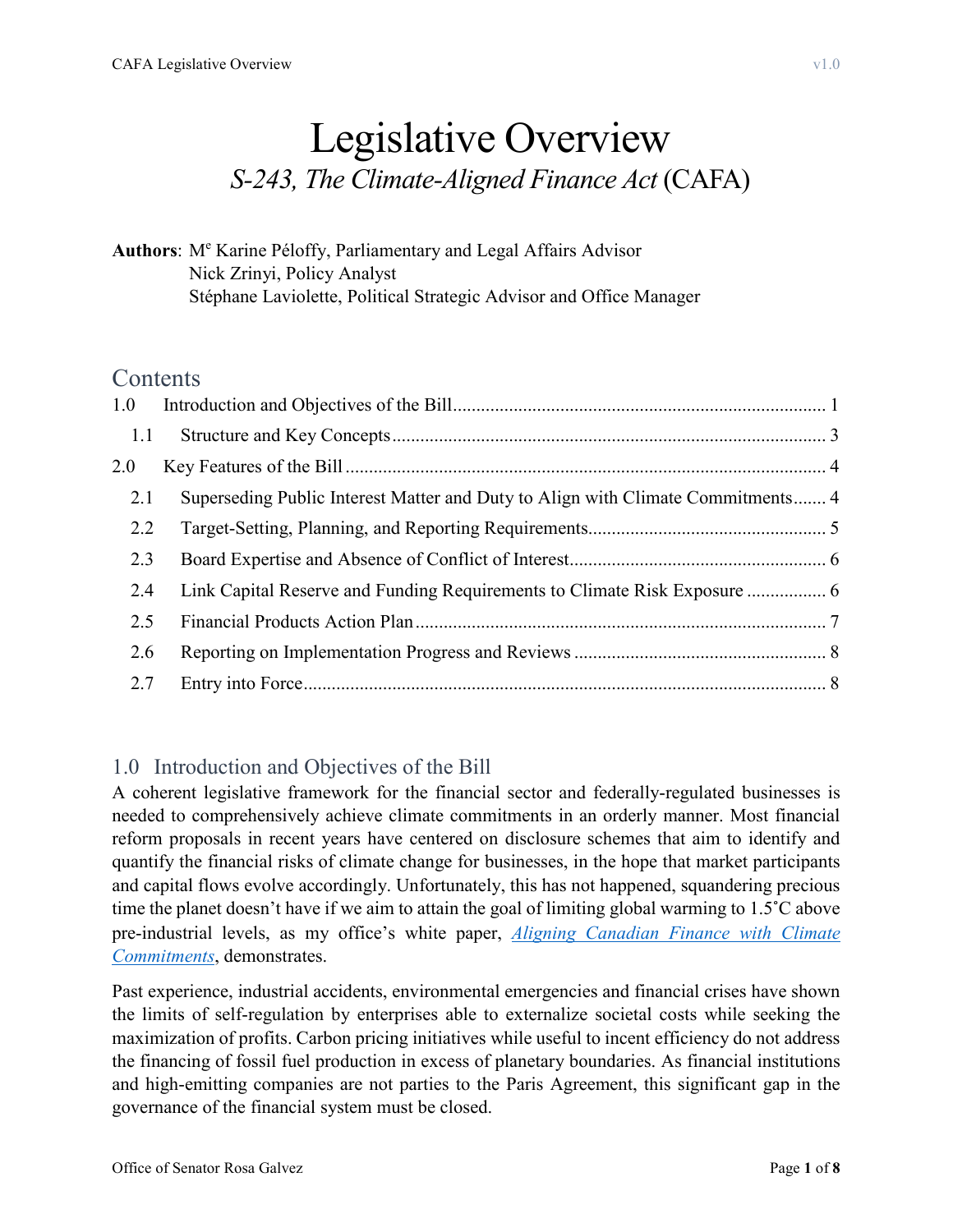To do this Canada's financial regulations and commercial incentives must not only require climate risk disclosure but also alignment with Canada's climate commitments in the context of the ambition of the Paris Agreement and attaining net-zero emissions by 2050 at the latest.

This *Legislative Overview* describes a gold standard legislation titled the *Climate-Aligned Finance Act* (CAFA) developed with the assistance of dozens of international and national experts to ensure capital flows in Canada's financial system are fully aligned with international climate commitments now and in the future. This initiative is about changing the plumbing of the system that has failed to address the unprecedented climate crisis which has and will increasingly have dire economic and human consequences. The bill seeks to align the Canadian economy with the necessary goal of achieving Canada's national and international climate commitments by legislating the whole field of federal jurisdiction over financial and commercial regulation. Our approach is to do this in a way that respects Indigenous rights and ensures an equitable transition towards a net-zero emissions economy.

## **Purpose and Objectives**

The purpose of the bill is to align the activities of federal financial institutions and other federally regulated entities with the superseding economic and public interest matter of achieving climate commitments. It aims to promote timely and meaningful progress with a view to safeguard the stability of both the financial and climate systems by recognizing the systemic risks posed by not aligning financial flows to all sectors of the economy with climate commitments. It will do so specifically by:

- 1) Establishing a duty for directors, officers and administrators to align entities with climate commitments;
- 2) Aligning mandates, including market oversight by OSFI with climate commitments;
- 3) Obligating the development of action plans, targets and progress reports on meeting climate commitments through annual reporting requirements;
- 4) Ensuring climate expertise on certain boards of directors and avoiding conflicts of interest;
- 5) Making capital adequacy requirements proportional to microprudential and macroprudential climate risks generated by financial institutions;
- 6) Requiring a government action plan to align financial products with climate commitments; and
- 7) Mandating timely public review processes on implementation progress to ensure iterative learning.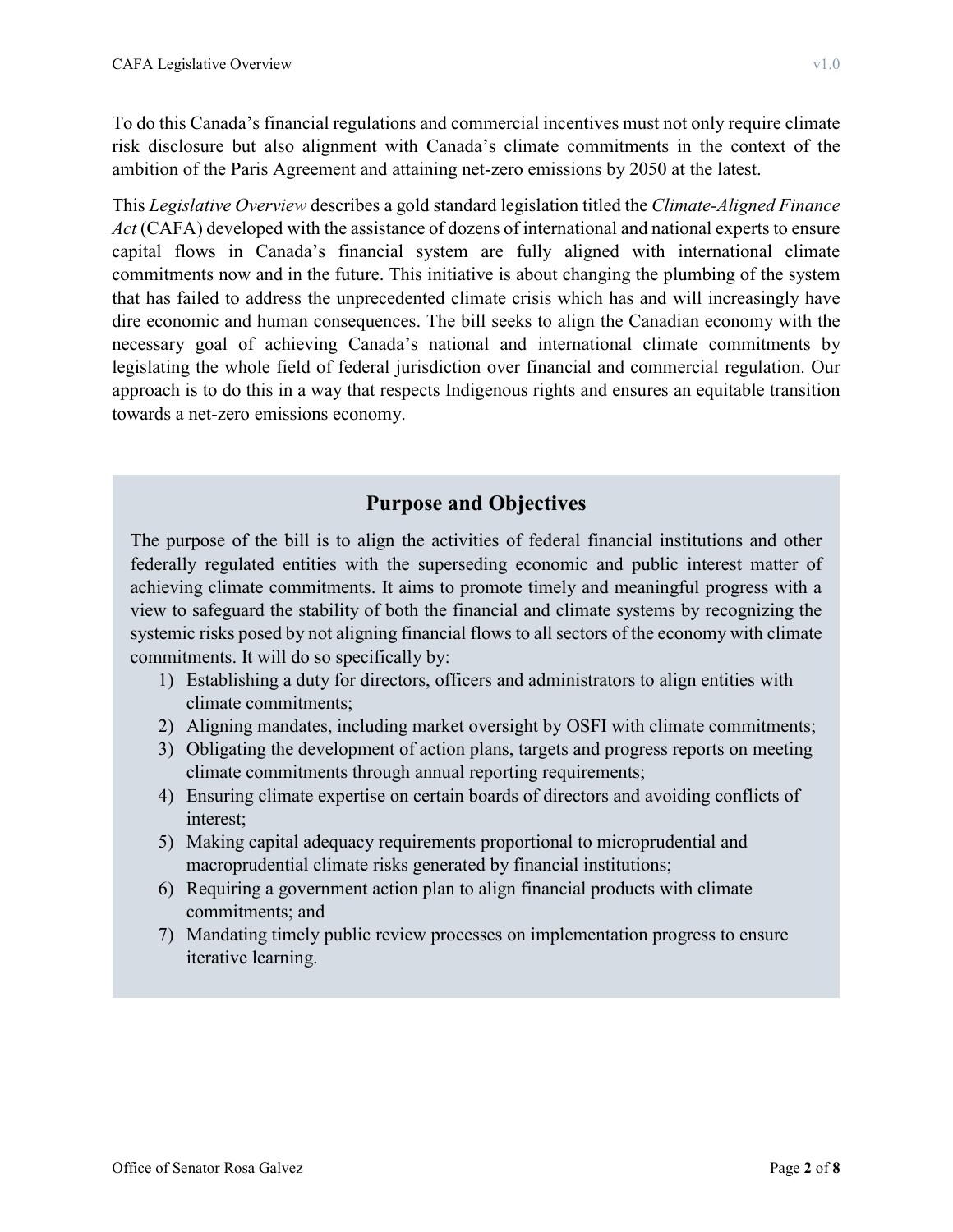#### <span id="page-2-0"></span>1.1 Structure and Key Concepts

The *Climate-Aligned Finance Act* (CAFA) has six parts and is embedded as Part 1 of the shell Act (the *Enacting Climate Commitments Act* [ECCA]) as illustrated below.



# **Key Concepts**

CAFA defines a set of key terms which are referred to throughout the entire bill in the creation of new obligations and amendments to existing lawsincluding in ECCA. The main definitions include:

*Climate commitments* means all of Canada's formal commitments under UNFCCC and COP decisions, national law and a specification of the national greenhouse gas emissions target of net-zero emissions by 2050 at the latest in the *Canadian Net-Zero Emissions Accountability Act*. Additionally, it includes four principles to address the main and gaps in the existing legislative landscape internationally and in the Canadian context:

- i. Emissions<sup>[1](#page-2-1)</sup> reduction on a pathway that respects a global carbon budget that ensures a high probability (66% or greater<sup>[2](#page-2-2)</sup>) of limiting global temperature increase to 1.5°C above pre-industrial levels with no or low overshoot based on the best available science and precaution.
- ii. Elimination of dependence on, and lock-in of, emissions-intensive activities, including by avoiding new fossil fuel supply infrastructure and exploration for new fossil fuel reserves, and instead planning for a fossil fuel–free future;
- iii. Preservation, enhancement and restoration of natural carbon sinks, including forests and peatland;

 $\overline{a}$ 

<span id="page-2-1"></span> $1$  Emissions refer to all lifecycle emissions, including scopes 1 to 3, covering both upstream and downstream.

<span id="page-2-2"></span><sup>&</sup>lt;sup>2</sup> The IPCC calculates global carbon budgets for 50% and 66% probabilities of limiting warming to 1.5 °C. The broader scientific community also models a global carbon budget at 83% probability of limiting warming to the same extent.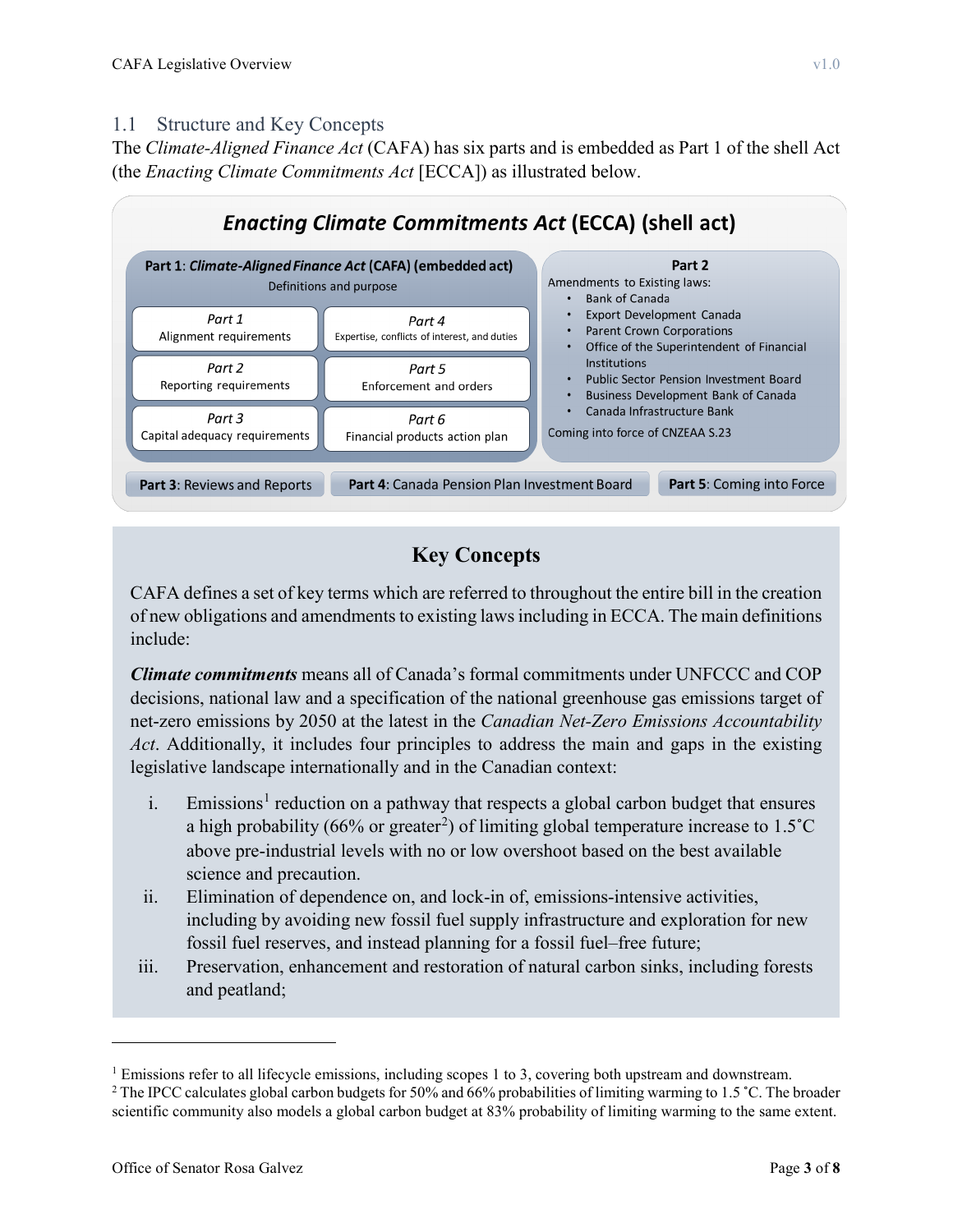iv. Enhancement of the capacity to adapt and reduce vulnerability to actual and expected impacts of climate change, including by increasing the resilience of socioeconomic, built and ecological systems.

*Financial facilitation* encompasses all possible types of financial assistance and services provided by financial institutions, on or off balance sheet.

*Federal financial institution* includes federally-regulated private entities such as banks, trust and loan companies, credit co-ops, insurance companies, pensions funds as well as the main Crown corporations involved in providing public funds.

*Reporting entity* means all federal financial institutions, as well as federally-incorporated corporations, and *federal works, undertakings or business* such as airlines, shipping, pipelines, and inter-provincial infrastructure.

*Alignment with climate commitments* means taking action that substantially contributes to achieving climate commitments and not facilitating another person or entity acting in a way inconsistent with climate commitments. It means refraining from exacerbating vulnerabilities to climate change like biodiversity loss or undermining remedies to redress climate harm. It also means having considerations that intersect with climate, such as respecting the rights of Indigenous Peoples as enshrined in UNDRIP, and – when undertaking climate related actions – refraining from fostering food insecurity, social inequalities or causing significant harm to social or environmental obligations recognized by Canada.

The bill attempts, except where unavoidable, to be sector and technology agnostic and to avoid referring to existing voluntary standards which could become obsolete and instead focuses on setting key parameters which are unlikely to evolve over the long lifespan of a law.

## <span id="page-3-0"></span>2.0 Key Features of the Bill

<span id="page-3-1"></span>2.1 Superseding Public Interest Matter and Duty to Align with Climate Commitments This bill exceeds the existing state of the law by establishing alignment with climate commitments as a superseding public interest matter affecting all entities covered by the Act.

All entities covered, including the Bank of Canada and the Office of the Superintendent of Financial Institutions (OSFI), will be required to carry out their objects and exercise their powers in a manner that is in alignment with climate commitments. The bill requires OSFI and the entities it regulates to be in alignment with climate commitments by adding a subsection to section 4 of the *Office of the Superintendent of Financial Institutions Act*. This amendment does not extend the powers and duties of the federal institution but only specifies that they must be deployed in a way that aligns with climate commitments.

Directors, officers and administrators of reporting entities will have a new duty to act in their official capacities to enable the entity to be aligned with climate commitments.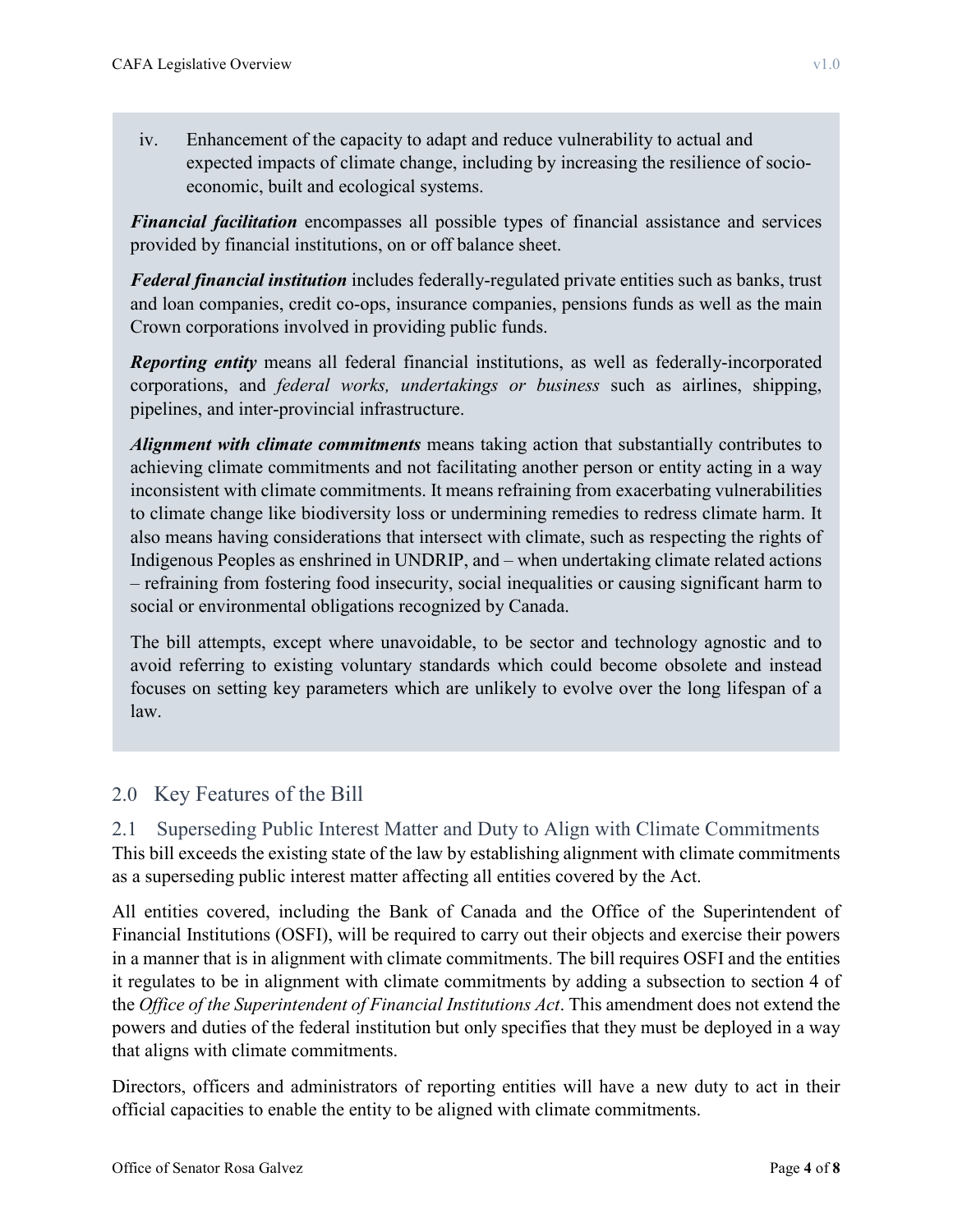#### <span id="page-4-0"></span>2.2 Target-Setting, Planning, and Reporting Requirements

The bill requires target-setting, planning, and reporting on climate commitment alignment for all reporting entities, unless they can demonstrate that they have no or negligible emissions.

#### **Climate Commitments Alignment Report**

The *climate commitments alignment report* demonstrates – with reference to the best available scientific evidence – how the reporting entity meets the description of alignment with climate commitments, provides details on the entity's emissions, targets, plans to reach the targets, progress on achieving the targets and implementing plans.

Specifically, reports must include:

- 1. A description of how the entity's targets and plans represent responsible stewardship of an equitable allocation of the global carbon budget based on the entity's historic emissions and the different development needs of regions and communities;
- 2. Methods, assumptions, and sources of information used to calculate emissions and verify the calculations; and
- 3. Information regarding any lobbying activity and positions put forward in partnerships, trade unions or associations on a matter related to the environment or climate.

Reports are annual and must be made public and freely accessible on the entity's website. For reporting entities who must provide financial statements or annual reports, these must include the climate commitments alignment report.

The government can assist in the development and preparation of these reports by providing tools, forms, or guidance to aid reporting entities in fulfilling their obligations. The government will also be expected to define *negligible emissions* for the purposes of exempting entities from the reporting requirements and may adapt any tools for small-scale entities.

#### **Targets and Plans**

Targets are set for five-year intervals starting in 2025 through to 2050.

Plans must include measures to prioritize and encourage immediate and ambitious action, emissions reductions within the value chain, and change and innovation to replace emissionsintensive activities. Plans must include operational and capital allocation and consider how executive compensation, governance, and strategy of the entity can ensure the achievement of targets.

Offsets may not be used as a substitute for reducing operating or financed emissions. However, offsets produced through permanent emissions removals may be used in cases where they are strictly necessary to neutralize minimal residual emissions that cannot be abated with existing technology. Plans and targets cannot rely on or presuppose the future invention, discovery or largescale deployment beyond the remit of the entity's activities of any emissions removal, capture or storage technology to justify continued or increased fossil fuel activities. The use of either for limited purposes are subjected to additional detail and justification requirements such as third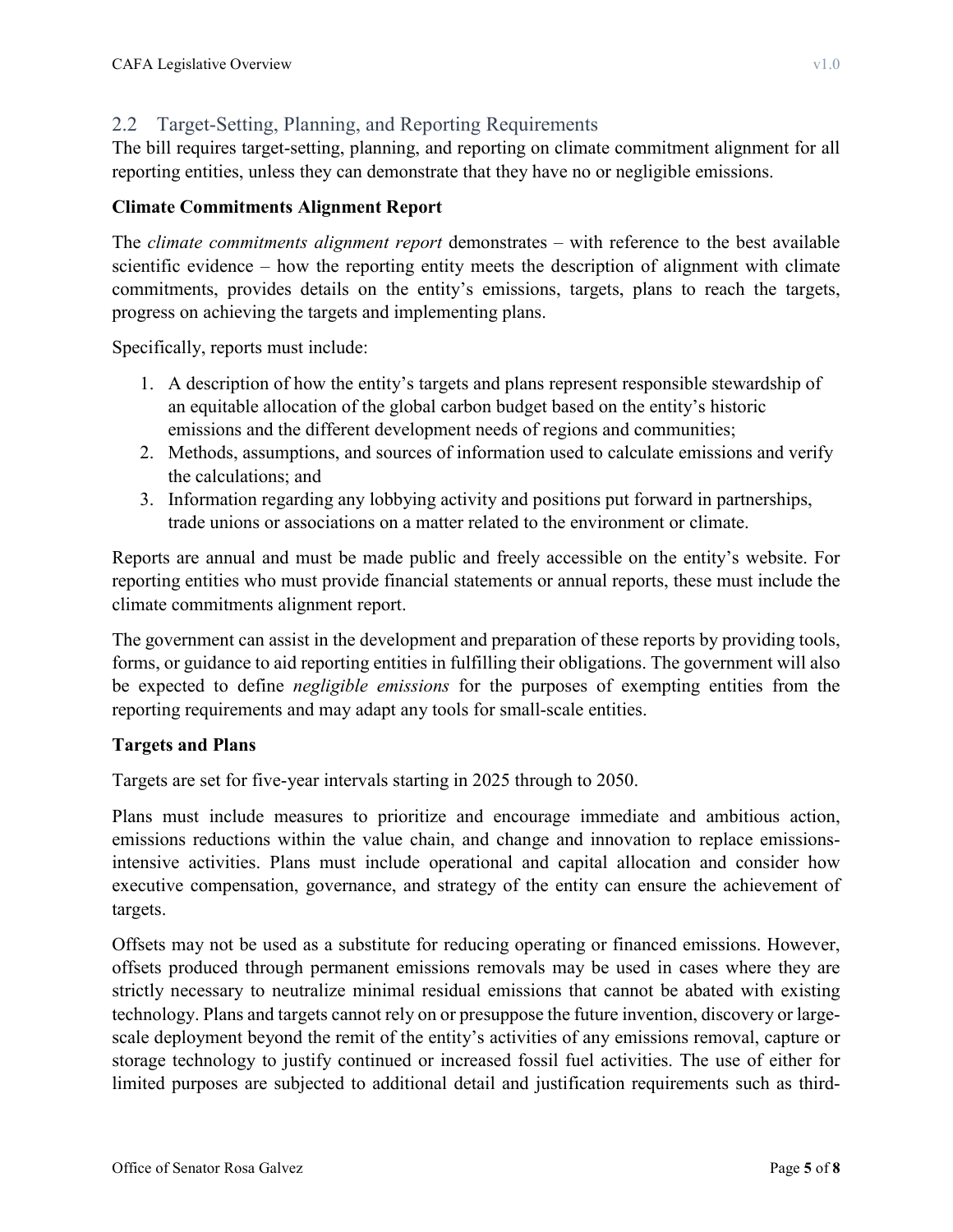party assurance verification, direct contribution to making the future development or deployment possible and how it aligns with climate commitments.

Specific requirements will apply to federal financial institutions, which must have absolute emissions targets established at the sectoral and portfolio levels, and for individual investment holdings covering all their financially facilitated emissions. Further, federal financial institutions must engage proactively with the entities they financially facilitate. Their plans must include details on how the federal financial institutions incentivize decommissioning emissions-intensive activities, energy diversification and the development and adoption of change and innovation. Federal financial institutions must also escalate climate concerns and eventually exclude entities unable or unwilling to align with climate commitments from obtaining their financial services.

#### <span id="page-5-0"></span>2.3 Board Expertise and Absence of Conflict of Interest

The bill requires that at least one member of the board of directors for Crown corporations involved in providing funding be a person with climate expertise as defined in the bill.

Further, a new conflict of interest requirement would apply to all reporting entities in two steps. For the first four years from entry into force, board members who work for, provide services for, lobbied for in the past five years, or who actively control stock in an organization that is not in alignment with climate commitments would have to declare it in the reporting entity's annual climate alignment report. From the fifth year onwards, such individuals would not be eligible for board appointments.

#### <span id="page-5-1"></span>2.4 Link Capital Reserve and Funding Requirements to Climate Risk Exposure

The bill requires OSFI to develop new guidelines for capital adequacy in respect of climate commitments for financial institutions.

These OSFI guidelines will cover microprudential risks through increased capital risk weights for financial exposures that face acute transition risks, taking into account:

- The highest risk weight of 1,250% (1 for 1 rule) for any loan, bond or derivative exposure to new fossil fuel resources or infrastructure<sup>[3](#page-5-2)</sup>;
- Increasing risk weights to 150% or more for any loan, bond or derivative exposure to any fossil fuel activity<sup>[4](#page-5-3)</sup>;
- Differentiation in transition-risk intensity among oil, gas and coal exposures; and
- The existence of short-term climate action plans aligned with climate commitments.

The guidelines would also introduce a new systemic climate risk contribution capital surcharge that recognizes the extent to which financial institutions facilitate greenhouse gas emissions through all forms of financial facilitation. This surcharge will bolster resilience in the face of

 $\overline{a}$ 

<span id="page-5-2"></span><sup>3</sup> Based on Lord Oates' proposed amendment to the UK *[Financial Services Act 2021](https://www.legislation.gov.uk/ukpga/2021/22/contents/enacted)* which is also based on what Basel committee recommended for cryptocurrencies.

<span id="page-5-3"></span><sup>4</sup> Based on 2021 US *[Climate Crisis Financial Stability Act](https://financialservices.house.gov/uploadedfiles/climate_crisis_financial_stability_act.pdf)* and work by the Centre for American Progress initiative *Addressing Climate-Related Financial Risk Through Bank Capital Requirements*.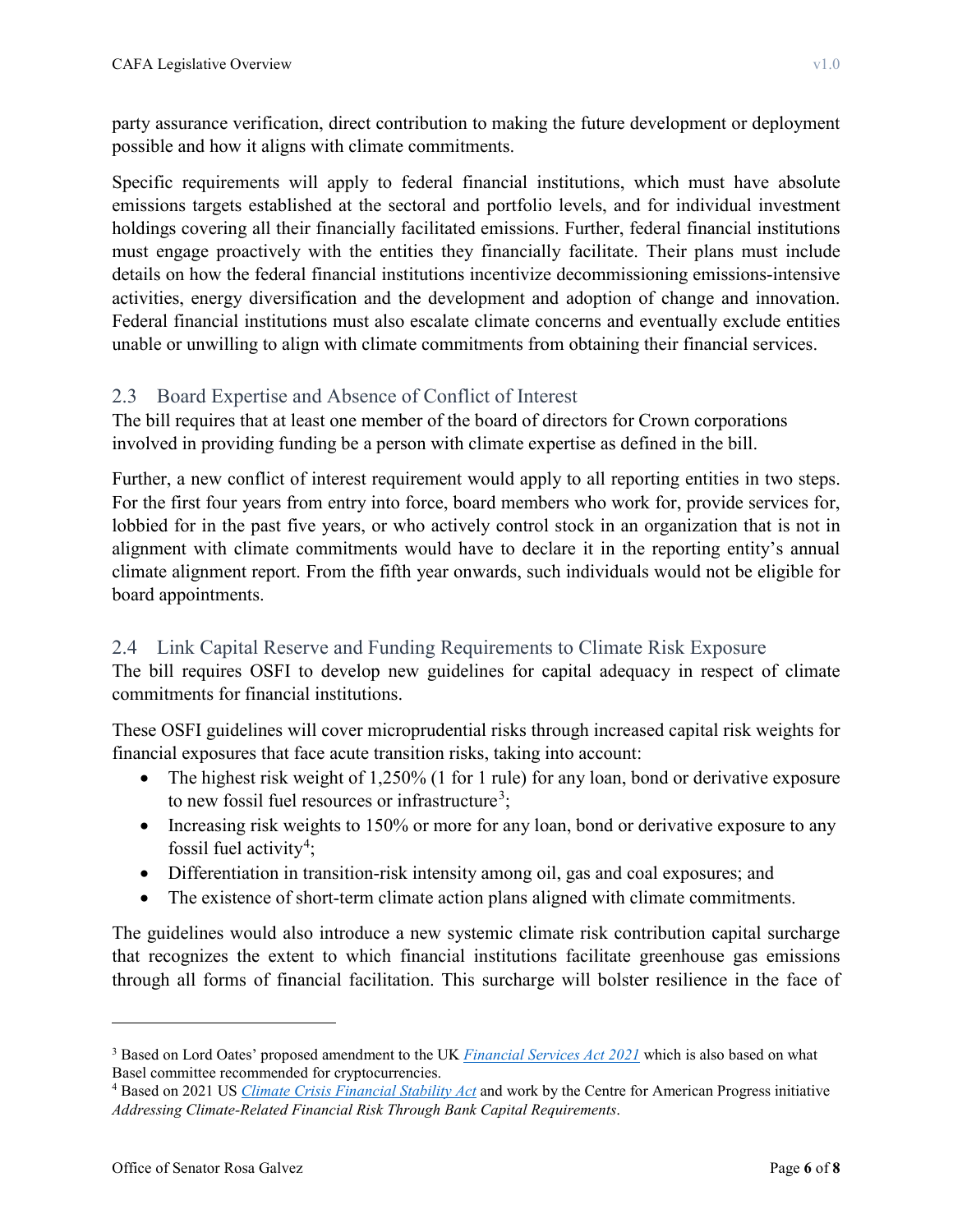systemic risks caused by financing emissions-intensive activities in excess of climate commitments. This new capital surcharge uses the institution's level of financially facilitated emissions as a proxy for the increased probability of default that financing emissions-intensive activities places on the financial system.

The guidelines described above would first apply to entities regulated by the *Bank Act* and be published within one year of the bill coming into force.

A second set of guidelines for funding requirements and investment policies in respect of climate commitments for pension plans, insurance companies and other entities that report to the Superintendent will be published within 6 months of the first set.

Six months after that, the President of the Treasury Board and the Minister of Finance would have to table in Parliament a report on guidelines for adequate capital, budgets, or funding in respect of climate commitments for Crown corporations and an action plan to make these guidelines binding through amendments to legislation.

#### <span id="page-6-0"></span>2.5 Financial Products Action Plan

The bill requires the government to develop an action plan on necessary aspects of financial reform which cannot be legislated directly through the bill, namely:

- Collaborate with provinces regarding securities and aspects of bankruptcy laws in compliance with the constitutional division of powers. [5](#page-6-1)
- Elaborate on fiscal/tax matters<sup>[6](#page-6-2)</sup> or matters requiring a royal recommendation such as additional enforcement mechanisms<sup>[7](#page-6-3)</sup>

The action plan will require consultation with various federal institutions and persons with climate expertise and must include:

- Criteria for identifying financial products whose purposes are aligned with climate commitments, taking into account CAFA and the best available international standards and science and justifying any departure from them;
- Mechanisms to prevent the proceeds of financial products whose purposes are aligned with climate commitments from being used for activities that are inconsistent with climate commitments;

 $\overline{a}$ 

<span id="page-6-1"></span><sup>&</sup>lt;sup>5</sup> The federal government's jurisdiction does not reach some important aspects of financial regulation such as securities law which is provincial except when it comes to federally incorporated or regulated entities and federal Crown corporations.

<span id="page-6-2"></span><sup>6</sup> Under s.53 of the Canadian Constitution, bills that appropriate funds (i.e., involve the use of public funds) or that impose or increase taxes (i.e., money bills), must be introduced in the House of Commons and cannot be introduced in the Senate. Since this bill will be initiated in the Senate and we hope to avoid jurisdictional issues, we will not be proposing disincentives that may increase taxes or incentives that decrease them.

<span id="page-6-3"></span><sup>7</sup> Bills or [amendments in both Chambers cannot infringe on the financial initiative of the Crown](https://www.ourcommons.ca/About/ProcedureAndPractice3rdEdition/ch_16_5-e.html#footnote-228) (i.e., executive branch), which has been interpreted as anything that imposes a charge on the public treasury, if it extends the objects or purposes or relaxes the conditions and qualifications specified in the royal recommendation that accompanies a bill or requiring one for non-government bills.